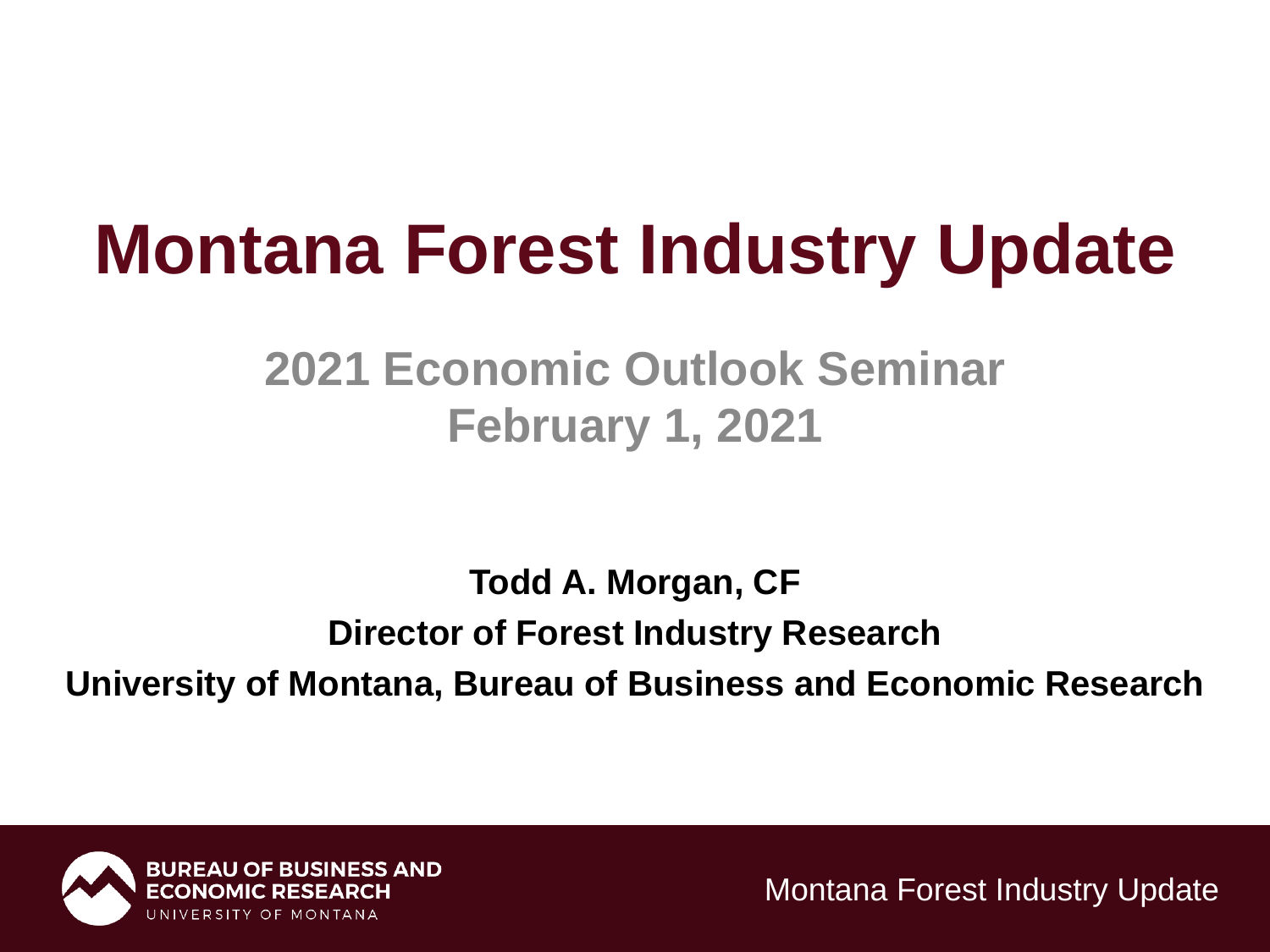# **Forest Industry Research at BBER**

- ➢ **Mostly for US Forest Service**
- ➢ **Rocky Mountain & Pacific Coast states**
- ➢ **National Forest Regions & WO**
- ➢ **Quarterly & annual Montana reporting**
- ➢ **Various forest economics projects & information requests**

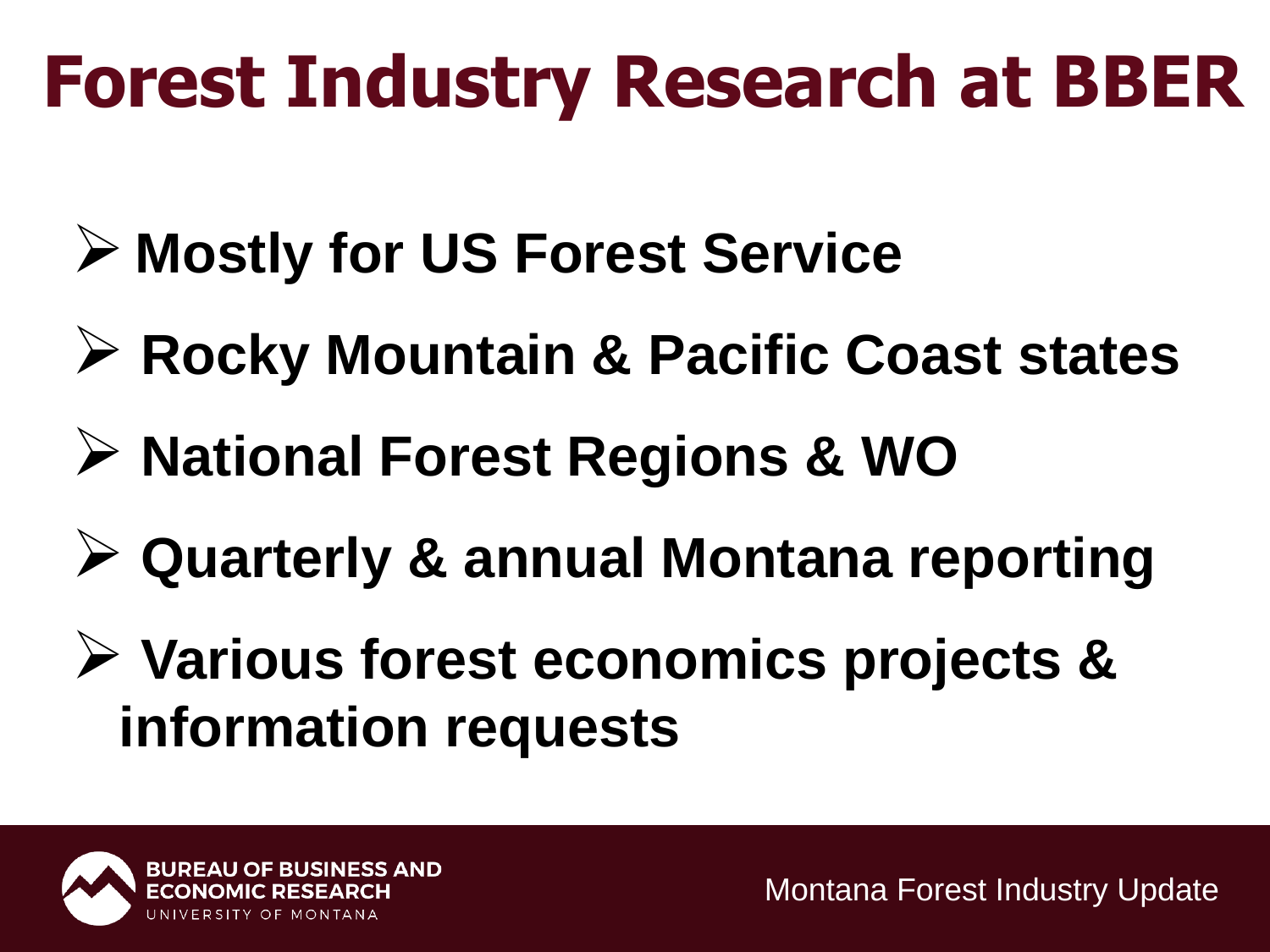## **Record High Lumber Prices in 2020**

- $\triangleright$  Repair, remodel, & DYI boosted demand + new housing.
- $\triangleright$  Post-wildfire rebuilding in CA & OR, mild winter thus far.
- Reduced imports from Canada & COVID-induced supply shortages.



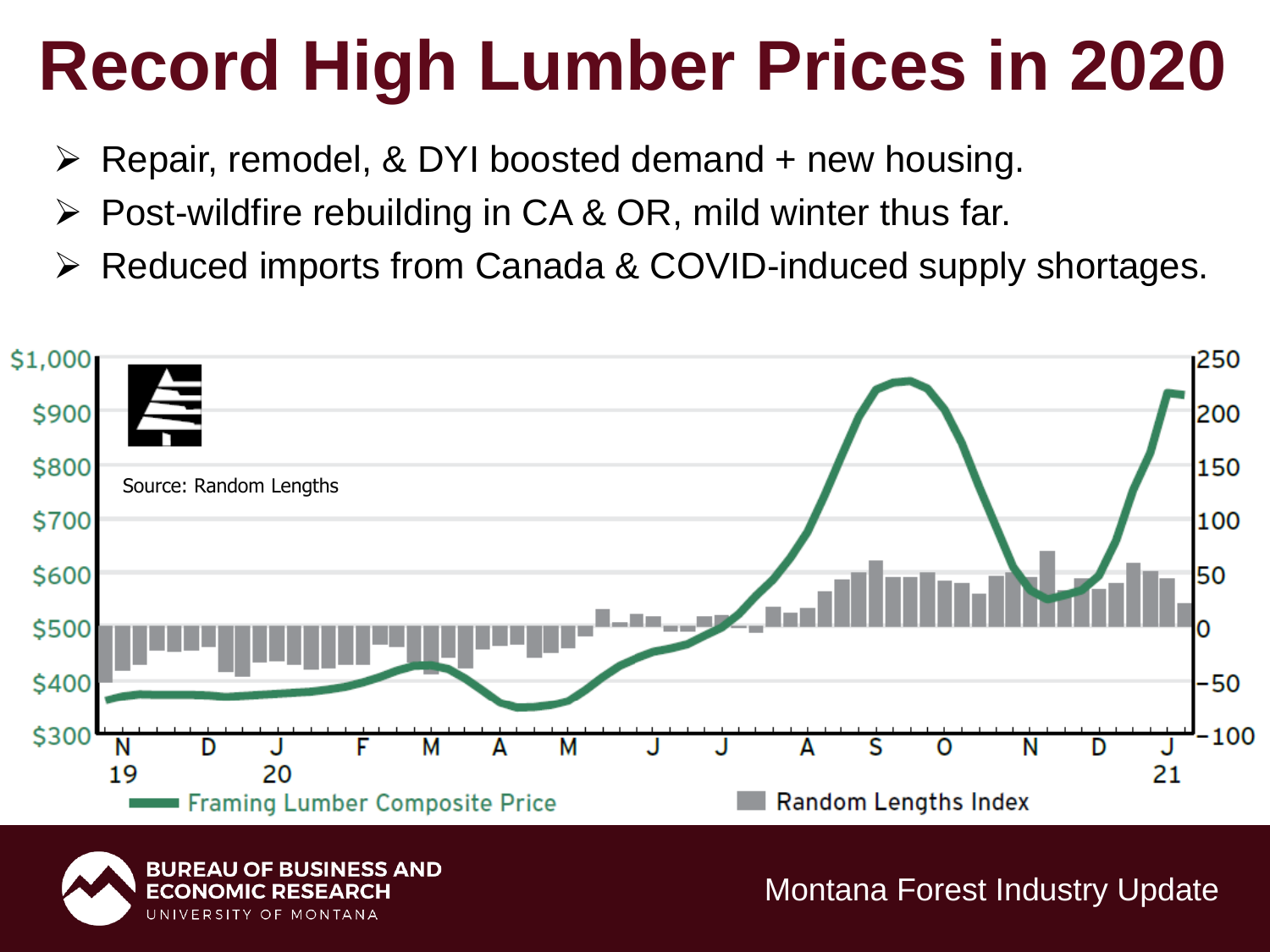#### **Montana Forest Industry Employment**



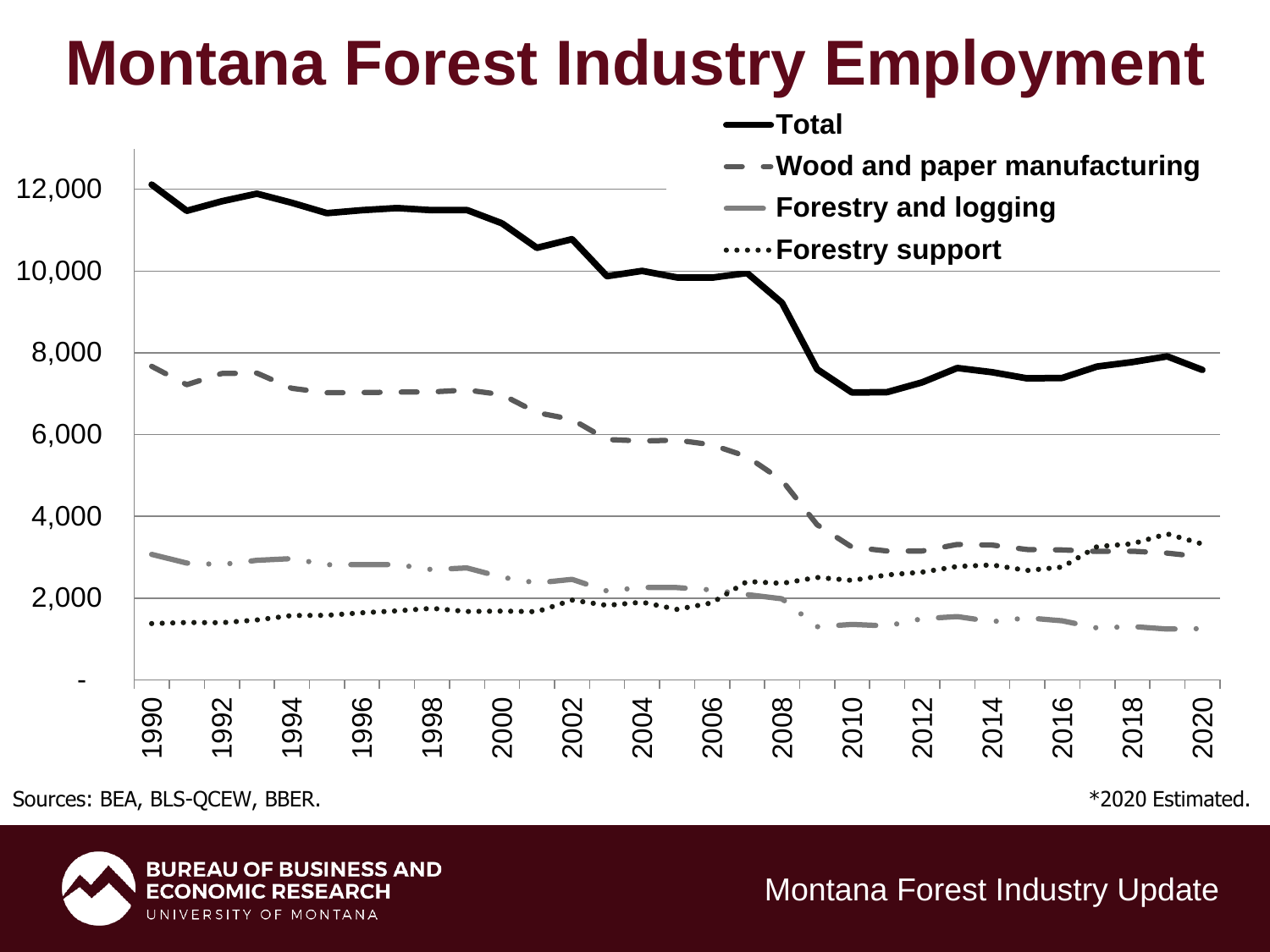## **Montana Wood & Paper Manufacturing**



Sources: Bureau of Economic Analysis, Western Wood Products Association, BBER. \*2020 Estimated.

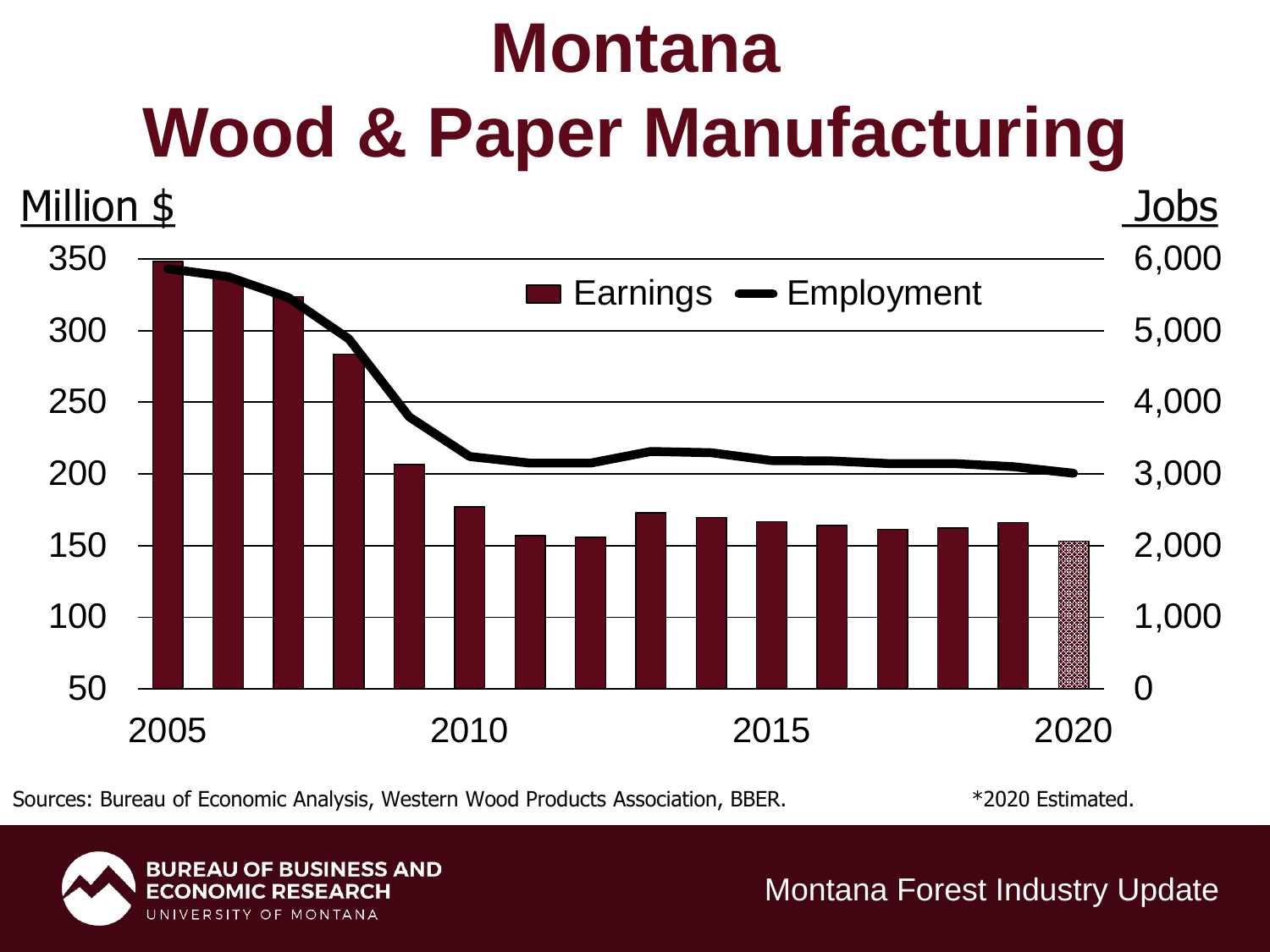#### **Montana Forest Industry (Private Sector)**

|                                     | 2004    | 2010  | 2020* |
|-------------------------------------|---------|-------|-------|
| <b>Workers (mills &amp; forest)</b> | 10,006  | 7,030 | 7,641 |
| <b>Earnings (millions)</b>          | \$508   | \$305 | \$347 |
| <b>Primary sales (millions)</b>     | \$1,577 | \$516 | \$607 |
| <b>Lumber production (MMBF)</b>     | 985     | 503   | 428   |

Sources: Bureau of Economic Analysis, Western Wood Products Association, BBER. \*2020 estimated

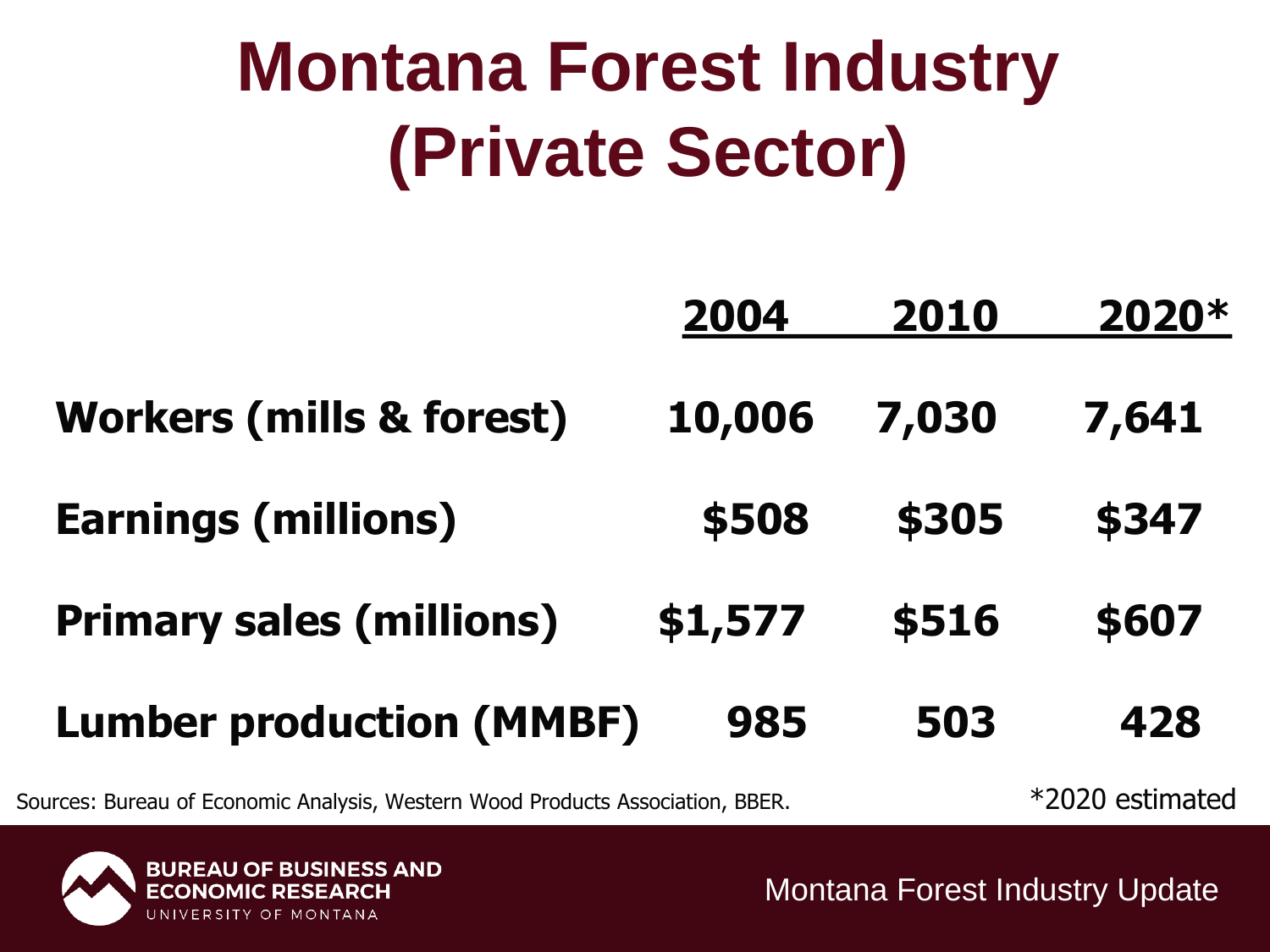#### **Montana Timber Capacity & Harvest, 1980-2020**

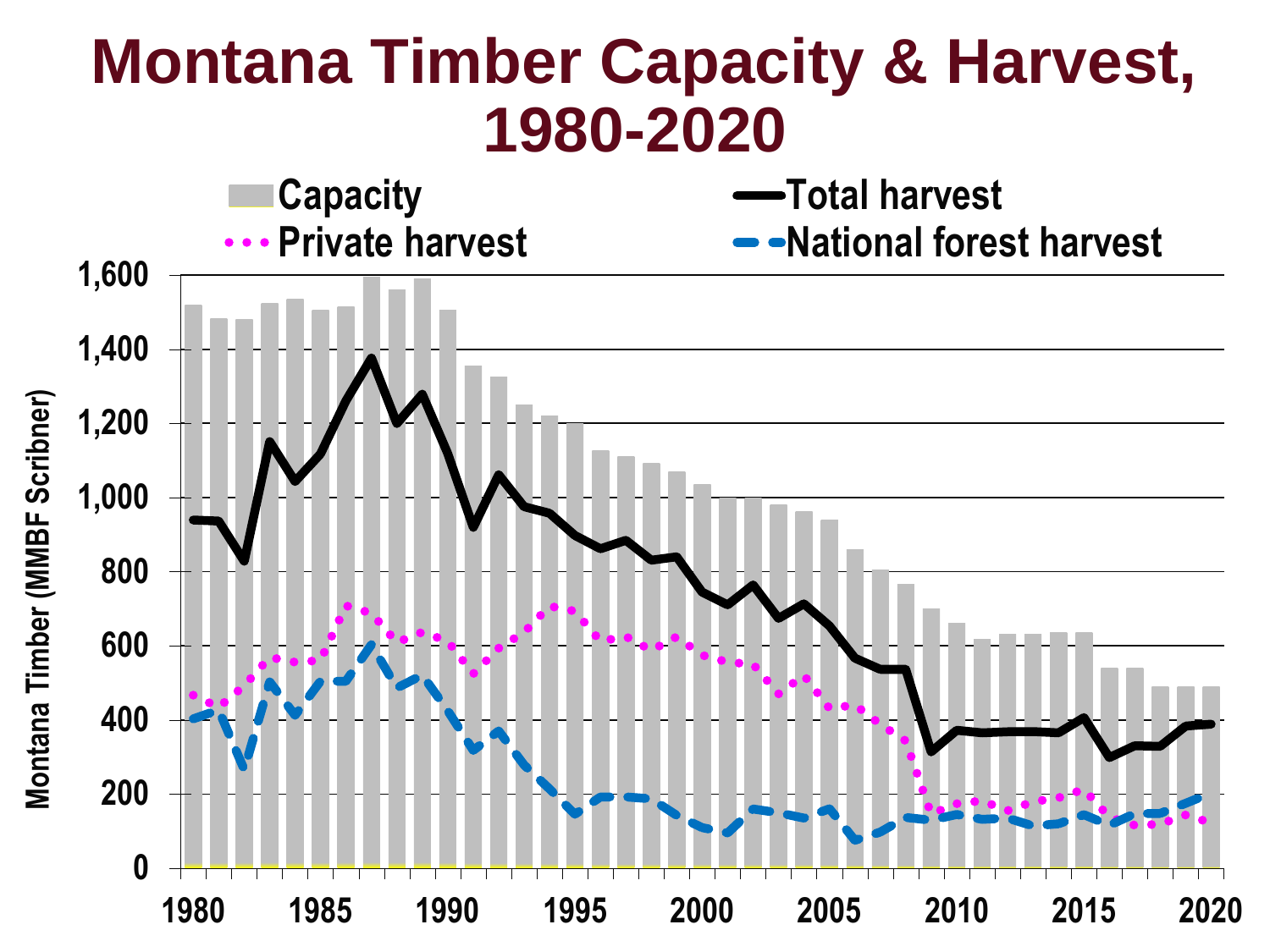## **Timber Harvest in Montana**



Sources: DNRC, USDA Forest Service, BBER. The state of the state of the state of the state of the state of the state of the state of the state of the state of the state of the state of the state of the state of the state o

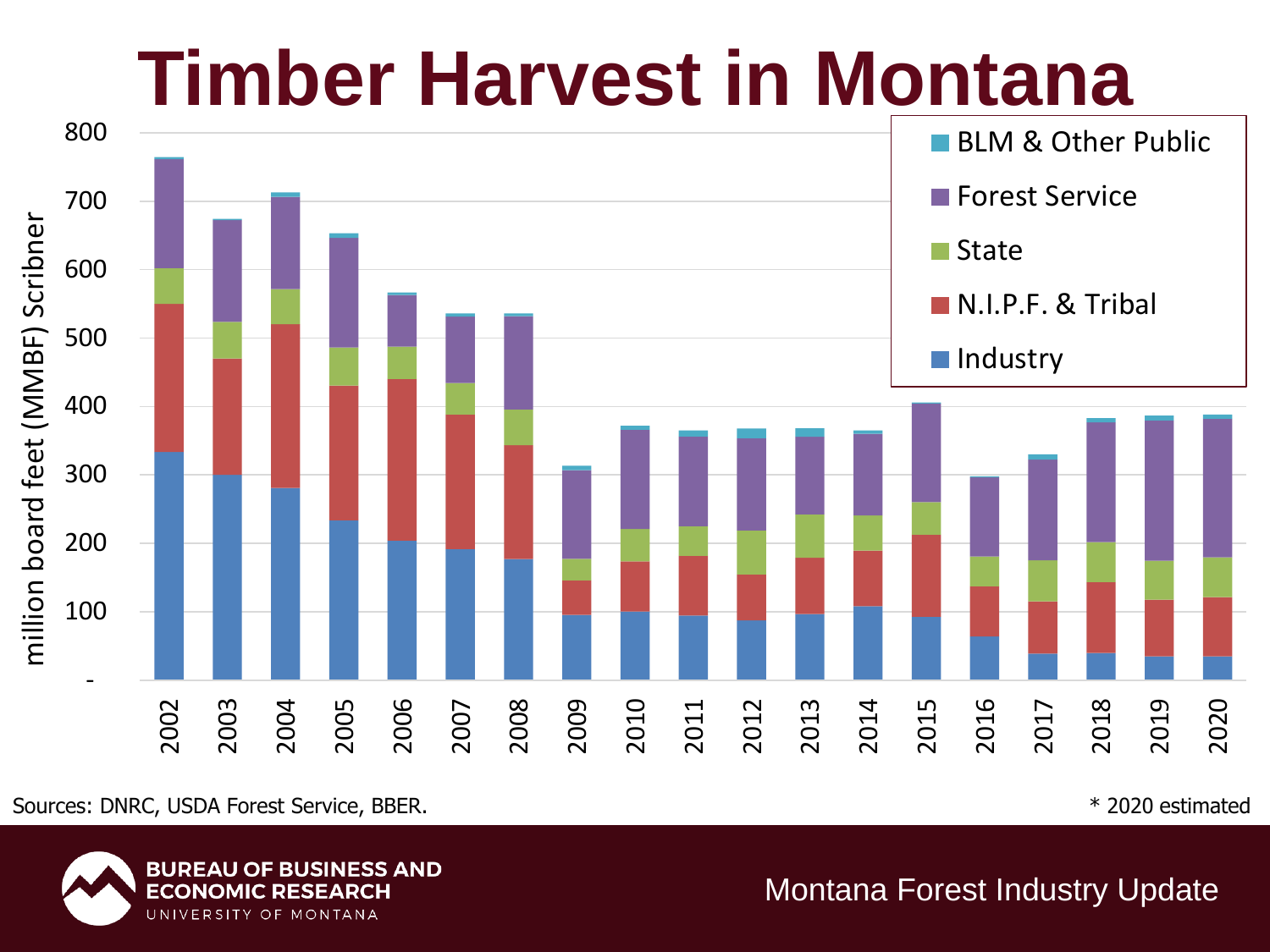#### **National Forest Timber in Montana**



Source: USDA Forest Service.

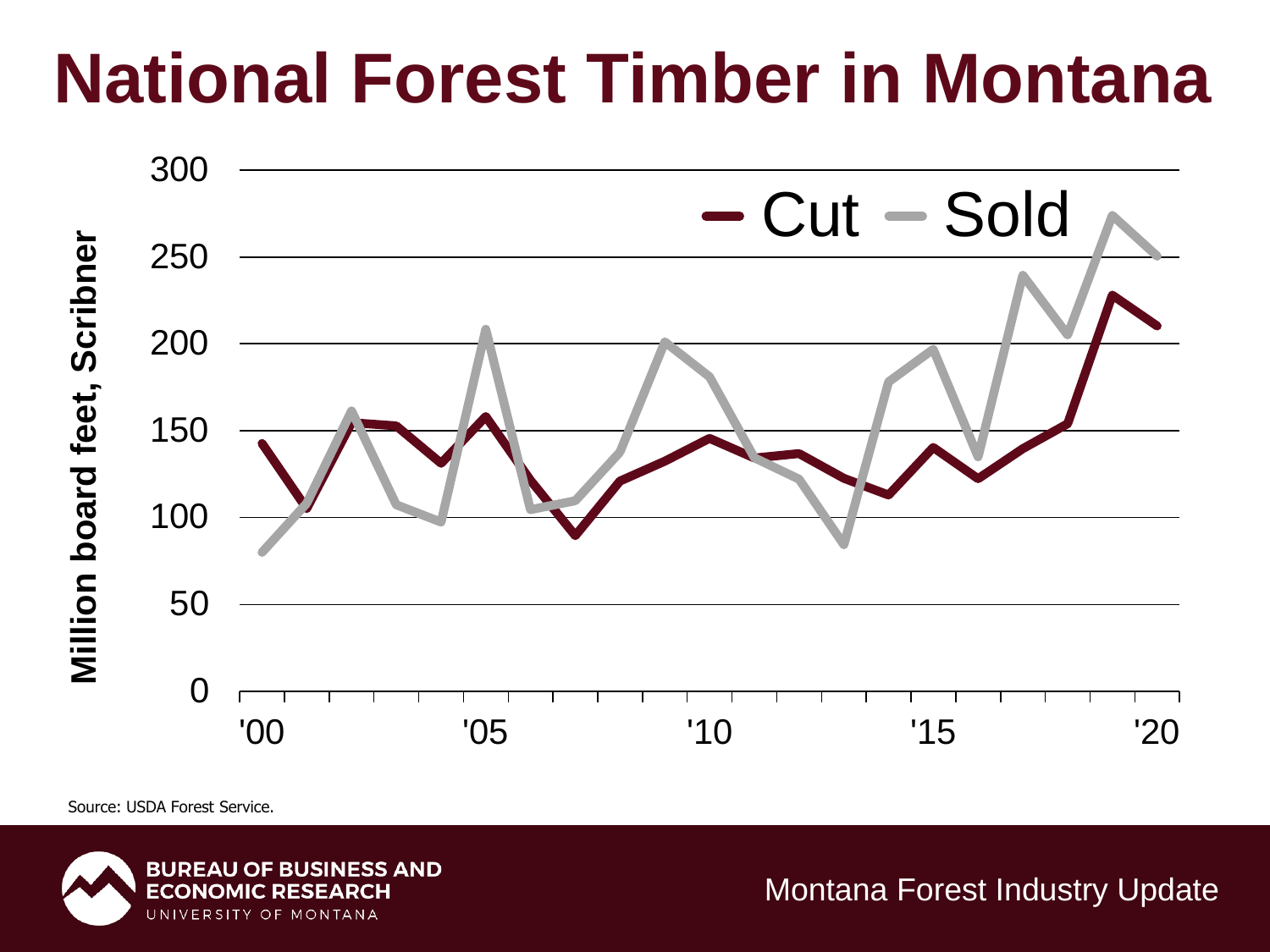# **Issues impacting Montana forest owners and wood products in 2021**

- ➢ Broader US economy
- ➢ Homebuilding & remodeling
- ➢ Overseas & CAN imports
- $\triangleright$  Land ownership changes
- $\triangleright$  Forestland property tax
- ➢ Good Neighbor Authority (GNA) & other public lands projects
- ➢ Labor & log supply

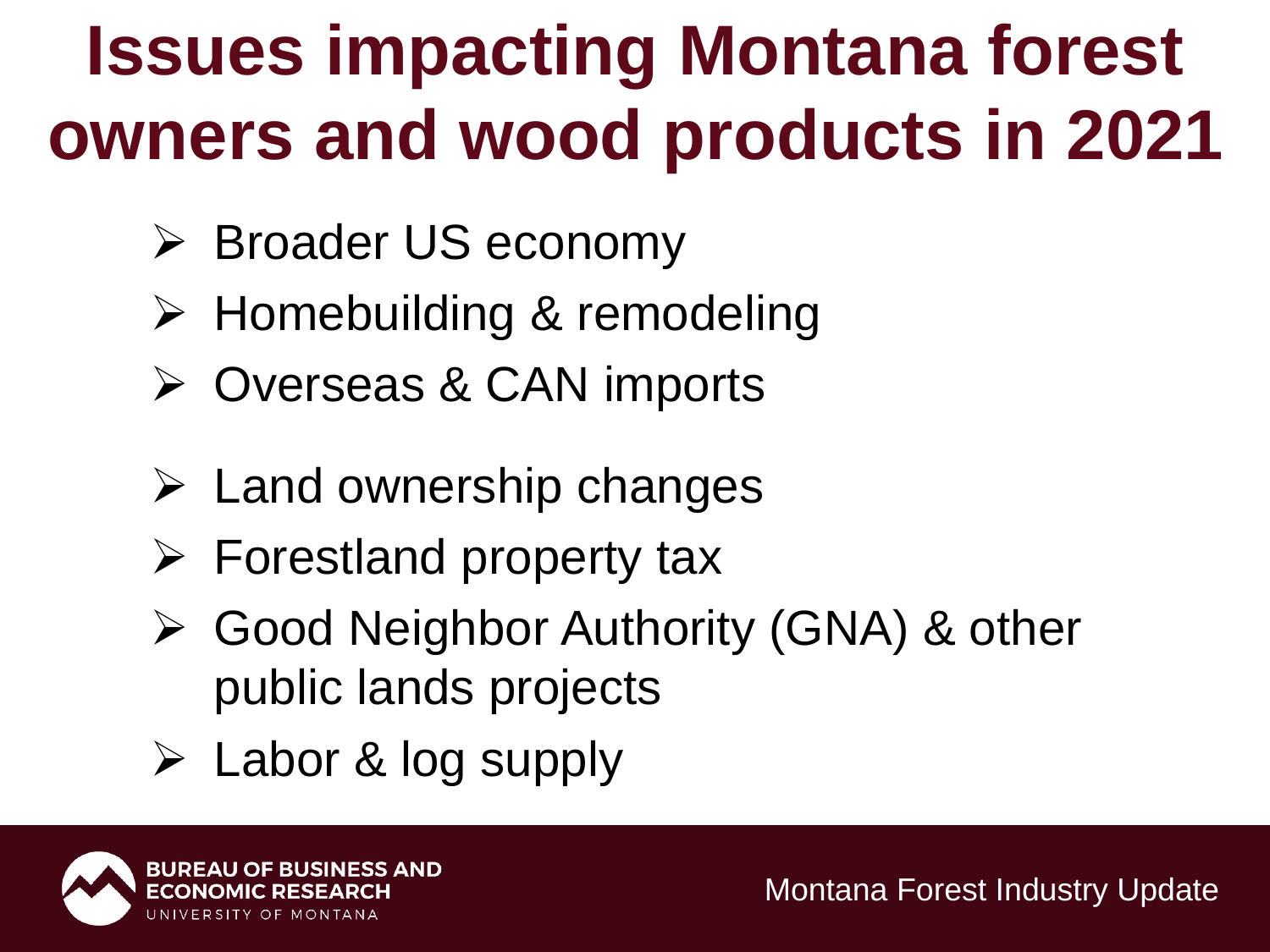#### **Montana Lumber Production**



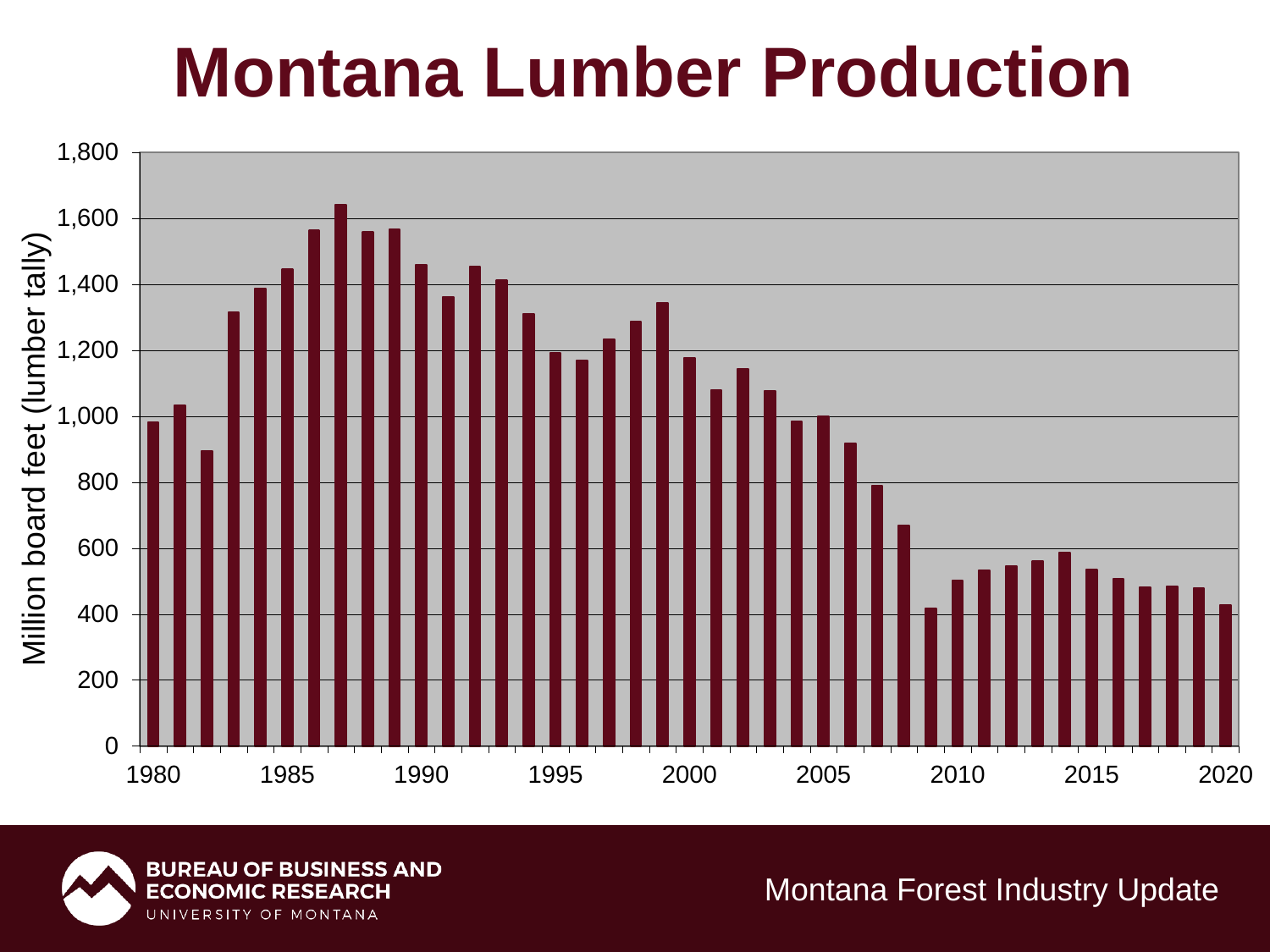#### **Lumber vs. Log Prices**



Sources: Random Lengths; UM-BBER

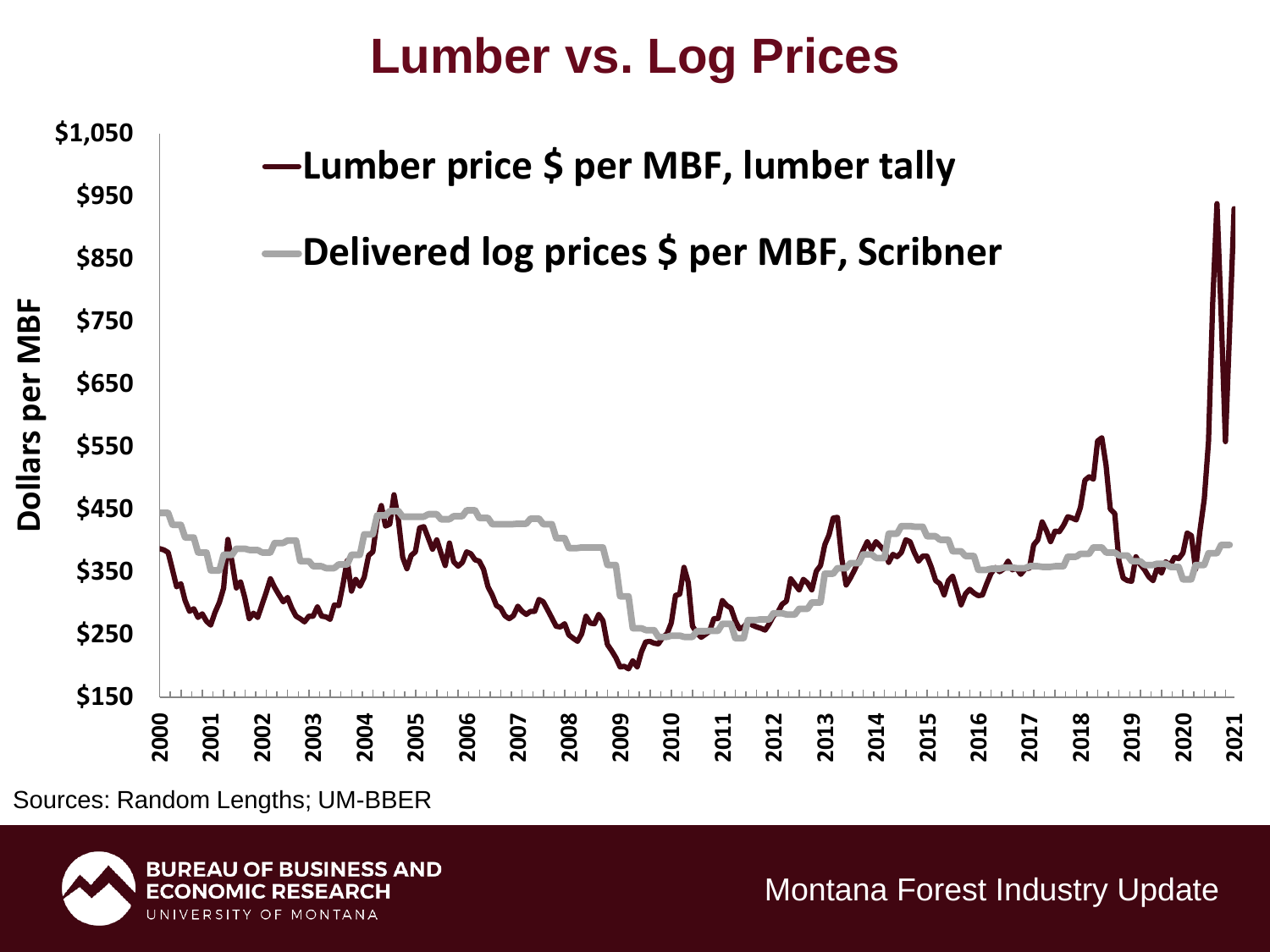#### **Canadian Lumber**

#### **Volume & share of US market declining for 4 years**



\*2020 estimated



**impact.**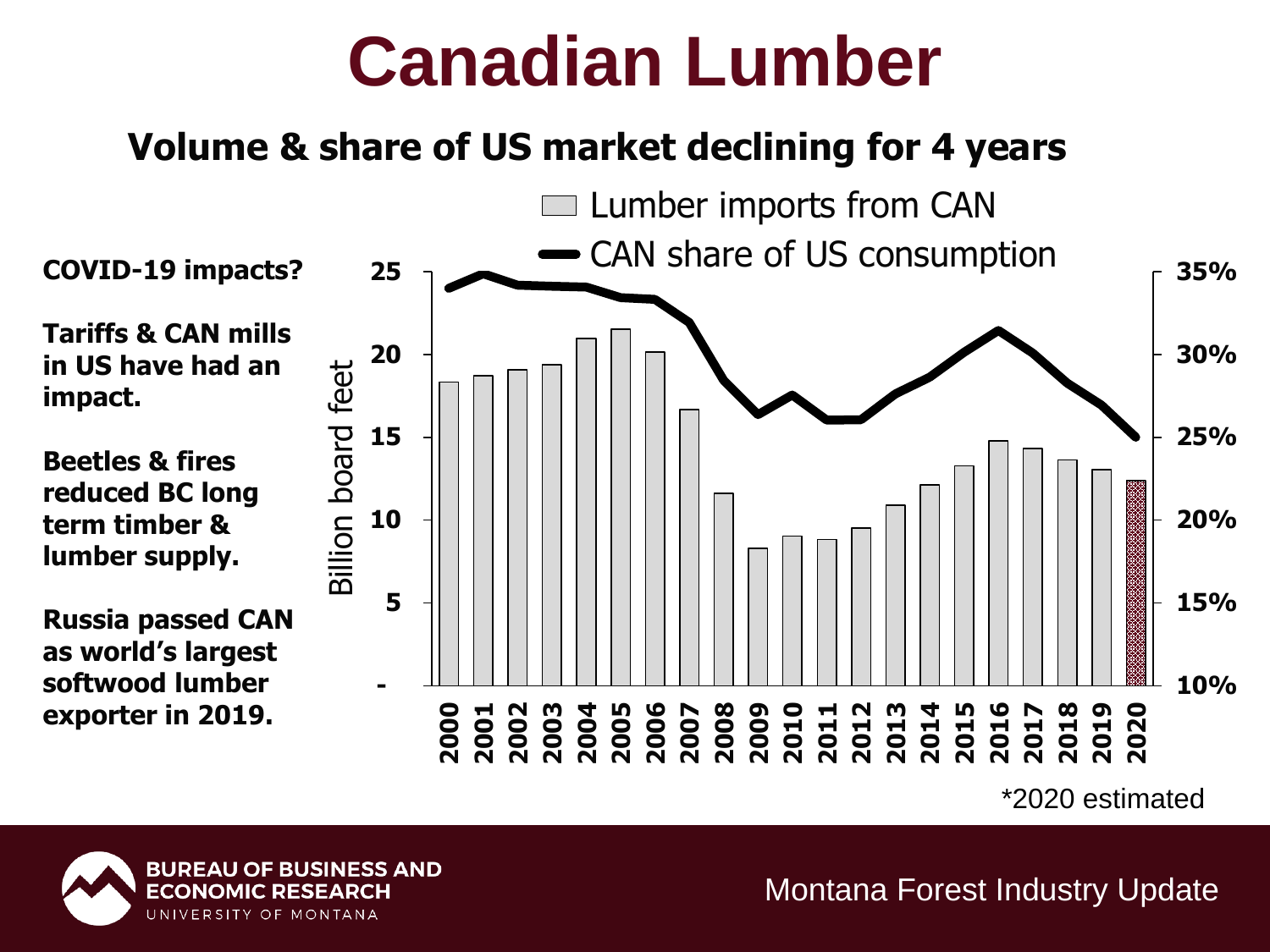# **Montana Timberland**

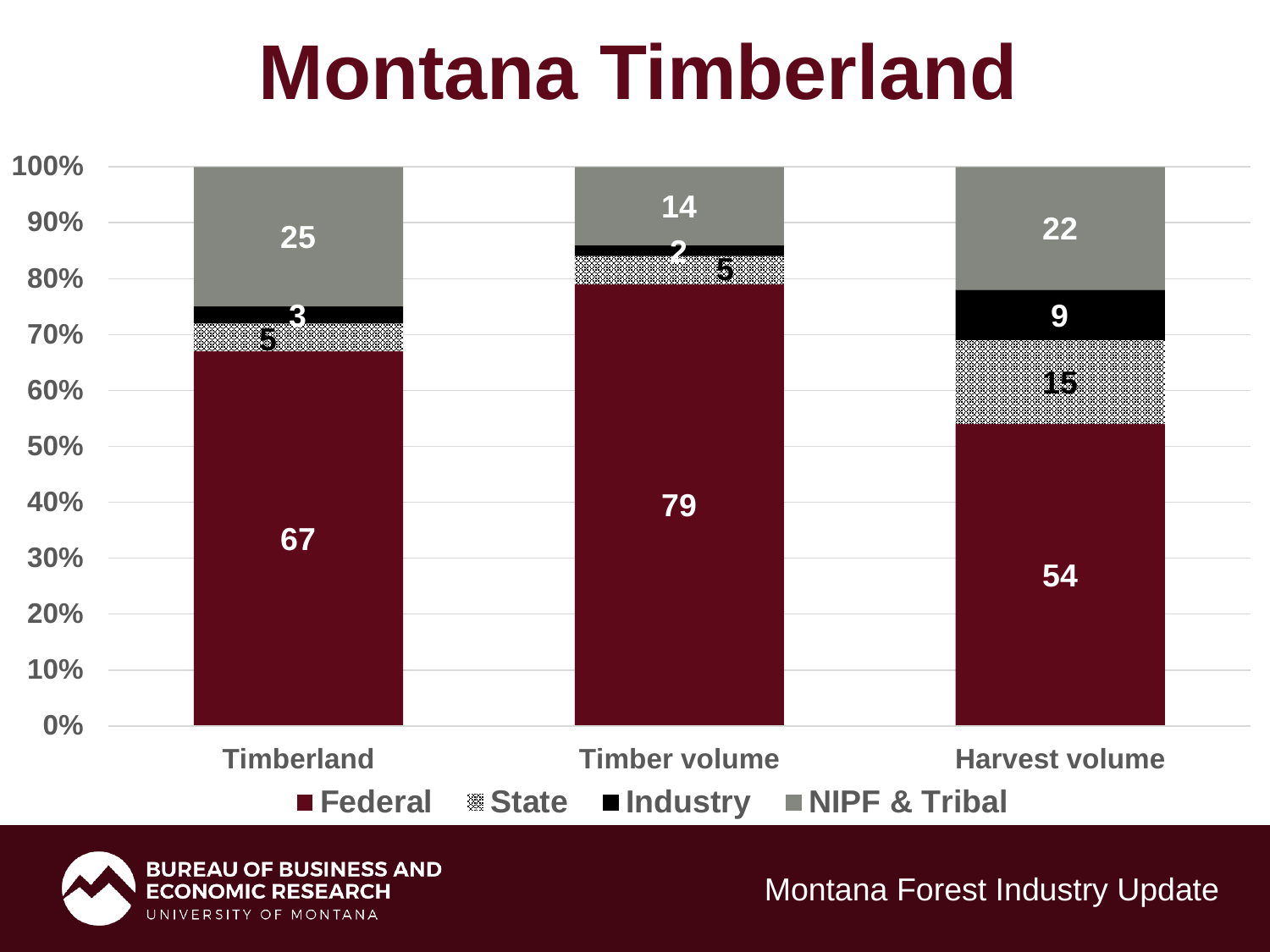

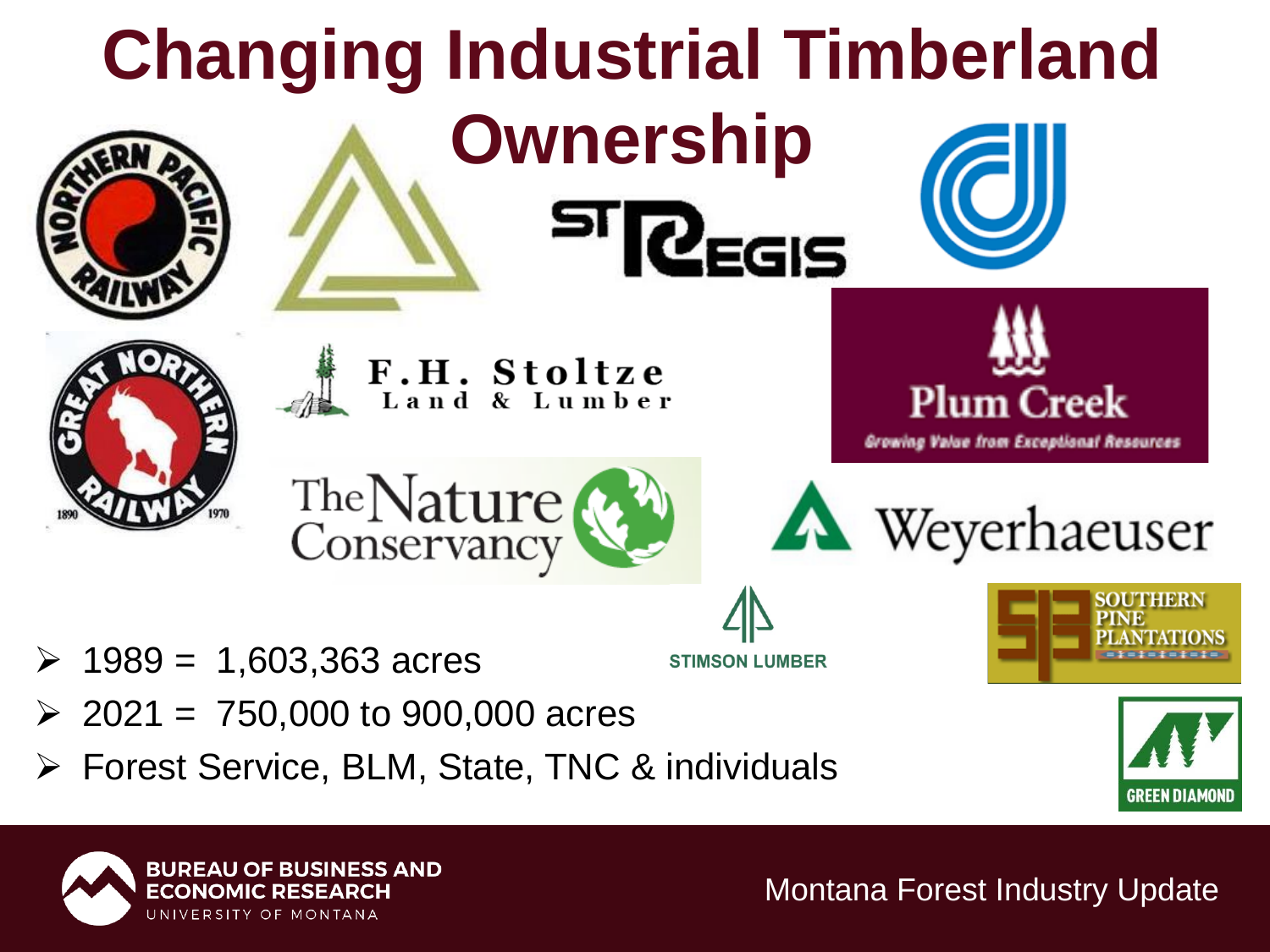# **Montana Forest Land Property Tax**

- ➢ "Class 10" Forest land
- $\geq 14.6$  million acres
- ➢ Valued every 6 years
- $\triangleright$  Based on productivity
- ➢ Stumpage value
- ➢ 4 Zones



2015 Forest Valuation Zones